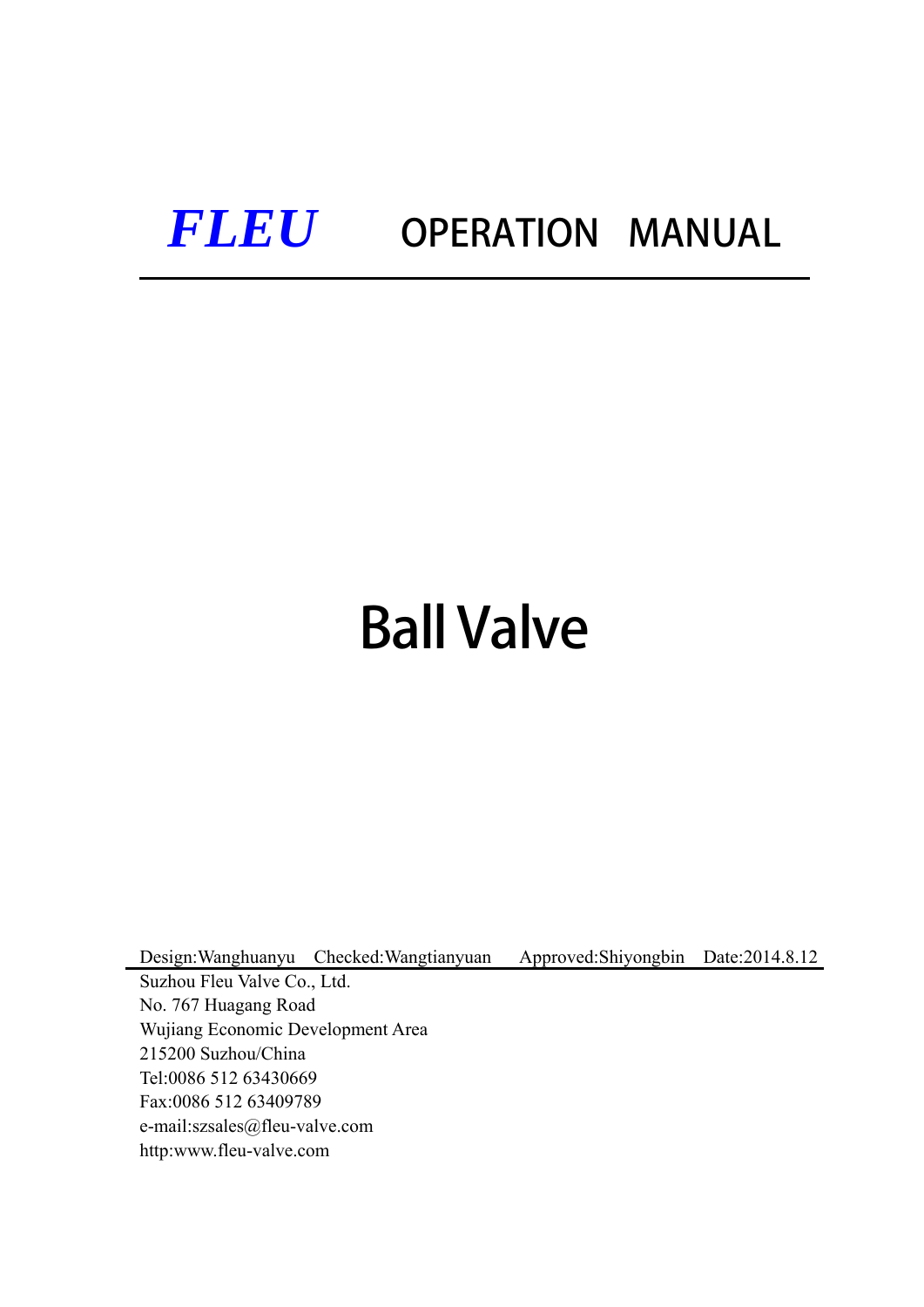## **Table of contents**

- **1. Generalities**
- **2. Safety instructions**
- **3. Transport and storage**
- **4. Description / documents**
- **5. Installation**
- **6. Operation / putting into and out of operation**
- **7. Commissioning / Maintenance**
- **8. Troubleshooting**
- **9. Guarantee**

## **1. Generalities**

The following operation instructions are valid for FLEU-ball valves of the Fig.XXX 750/751/752/753/754/740/742/743/744, which serve to shut the flow of liquids, gases and steams in pipe lines, and of course to let it through, whenever they are in OPEN status.

By a correct assembling, maintenance or repair we guarantee an activity free of troubles. The manufacturer carries no responsibility for efficiency and safety of the valves, whenever these operating instructions are not observed and followed accurately.

The valves must not be activated beyond the limits and rules indicated in the different documents (such as operation rules, purchase documents, datasheets). Operations beyond the indicated limits lead to overstrain which cannot be sustained by the valves.

A non-observance of this warning can cause injuries to persons and defects of the machines, such as:

-Injuries caused by escaped medium (cold/hot, toxic, under pressure),

-Affect in activity or damage of the valve.

The descriptions and rules included in this operation instruction refer to standard types but are also valid for alternatives.

**ATTENTION!** It is essential that the valves are handled by skilled staff that must be aware of the interactions between the valves and the system in which they are installed.

An incorrect use of a valve may cause strong consequences to the complete system, such as:

- Escape of medium
- Stop of the unit
- Affects, decreases or increases of operation or work of a system or unit.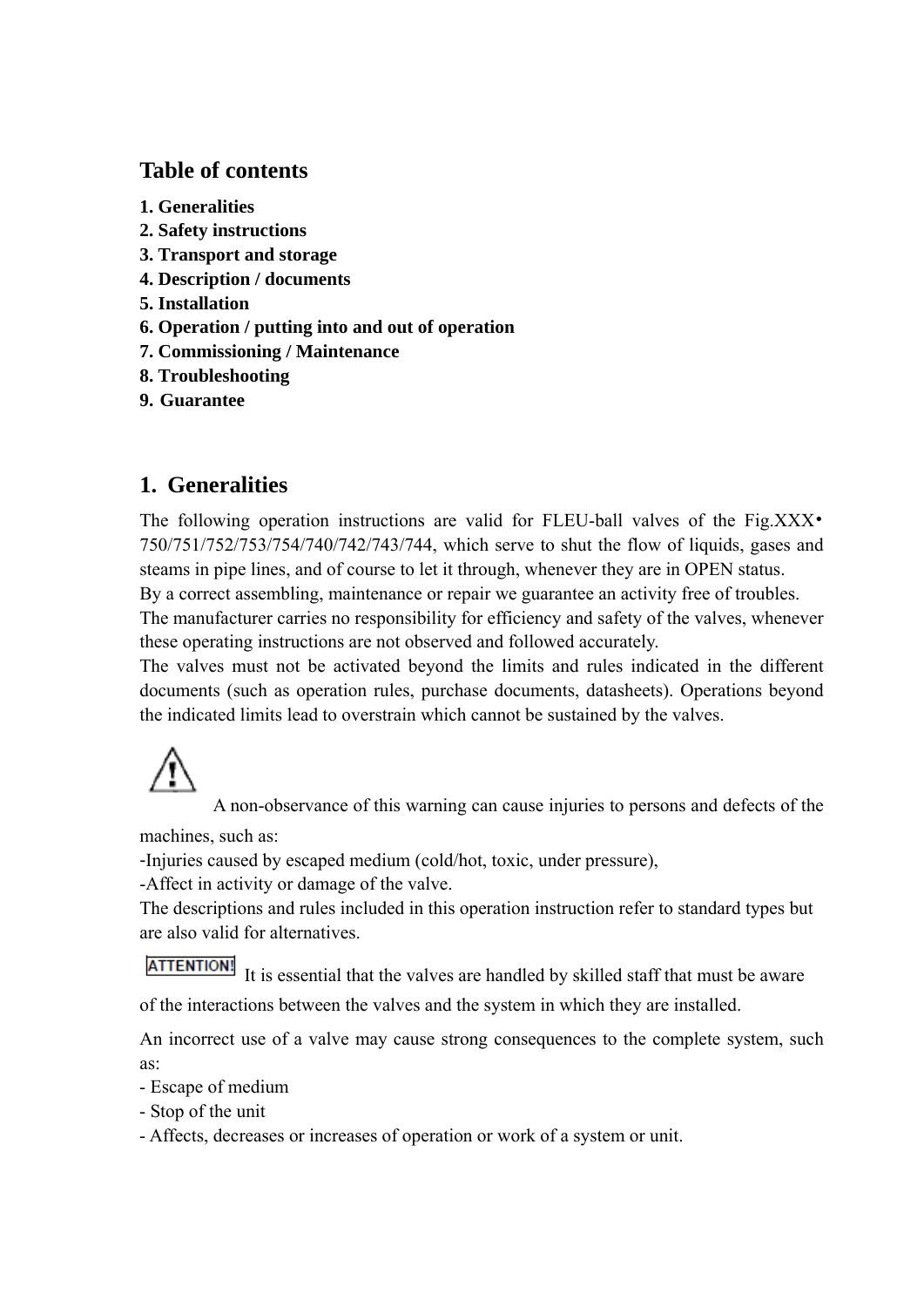For any further inquiries or in case of damage, please contact SUZHOU FLEU VALVE CO.,LTD

In case of local inquiries or orders, especially for spare parts, please indicate the production or factory serial number, the type, the model version and possibly also the year of construction.

The technical data referring to the valves can be found in their technical documentations (paragraph 4.5).

In case of a return transport it has to be proceeded as explained in paragraph  $3 \leq$ Transport $>$ .

## **2. Safety**

 $\bullet$ 

These operation instructions contain essential information that has to be observed by assembling, operation and commissioning of the valves.

For this reason they have to be read by the assembling staff, by the skilled staff and by the operator before the valve is assembled and put into operation and they should always be kept in the proximity of the valve.

Not only the general safety rules indicated in this main paragraph have to be observed, but also the other ones indicated in other paragraphs.

#### **2.1 Indication of notes in the operation instructions**

The safety warnings contained in this operation instruction, which have to be observed in order to avoid injuries to persons, are indicated by the following general and particular picot-graphs:

Warning!



Security signal acc. to DIN 4844 W 9 Beware of the electrical tension!



 Security signal acc. to DIN 4844 - W 8 In order to avoid defects of valve efficiency and of its accessories the following warning

## **ATTENTION!**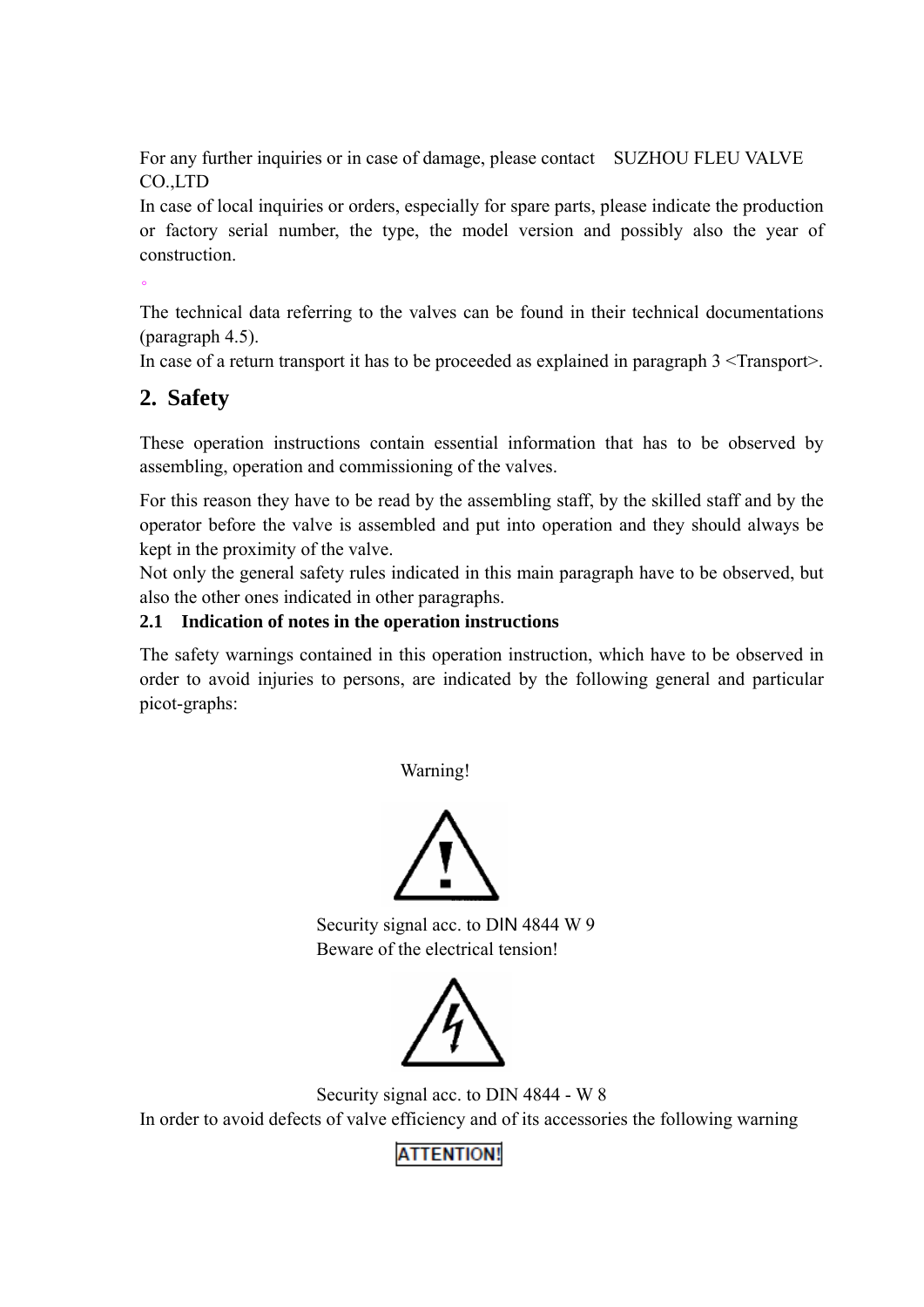The signs marked directly on the valve have absolutely to be considered and kept in a readable condition.

#### **2.2 Dangers that can result if safety instructions are not observed.**

If the safety instructions are not observed injuries to persons, environment and valve, or system can arise and the indemnity rights get lost.

In particular the non-observance of the safety notes can cause dangers such as:

- Break down of important functions of the valve or unit
- Failure of prescribed methods of commissioning and handling
- Danger to persons caused by electrical, mechanical and chemical impacts.
- Environmental injuries caused by a leakage of dangerous materials.

#### **2.3 Working with safety consciousness**

The safety instructions included in this paper, the national regulations for prevention of accidents, as well as the internal regulations referring to work, operation and safety have to be observed by the operator.

#### **2.4 Safety instructions for the operator / user**

- When ever some hot or cold valve parts may cause any danger, these parts have to be constructed in a way that they are protected from contacts.

- The contact protection for moving parts (such as coupling) must not be taken away while the machine is working.
- Leakages of dangerous conveyed materials (explosive, toxic, hot) have to be removed in a way that no danger to persons or environment can arise.
- Injuries by electrical energy have to be excluded (please find details to this point in local power supply enterprise regulations).

#### **2.5 Safety instructions for commissioning, inspection and assembly works.**

It must be provided that all commissioning, inspection and assembly works are executed by skilled staff, who must have previously studied these operation instructions.

Basically when any kind of work on a valve is executed, the valve has to be cooled down and free of pressure and the evaporation temperature of the medium must be lower than the temperature of all parts it gets in contact with.

Also basically, works on a valve have to be executed when it is stopped. The procedure to stop a valve operation is described in this paper and has absolutely to be observed.

Valves which get in touch with health injuring media have to be decontaminated.

Immediately after the work is done, all safety and protection devices have to be put into position or operation again. Before putting the valve into operation again, the points referring to paragraph 6  $\leq$  putting into operation $\geq$  have to be observed.

#### **2.6 Arbitrary reconstruction and manufacture of spare parts**

Reconstructions or modifications of the valve are only acceptable under agreement with the manufacturer. The use of original spare parts and by the manufacturer authorized accessories promotes safety. If any damage is caused by using other parts the liability for the consequences can be cancelled.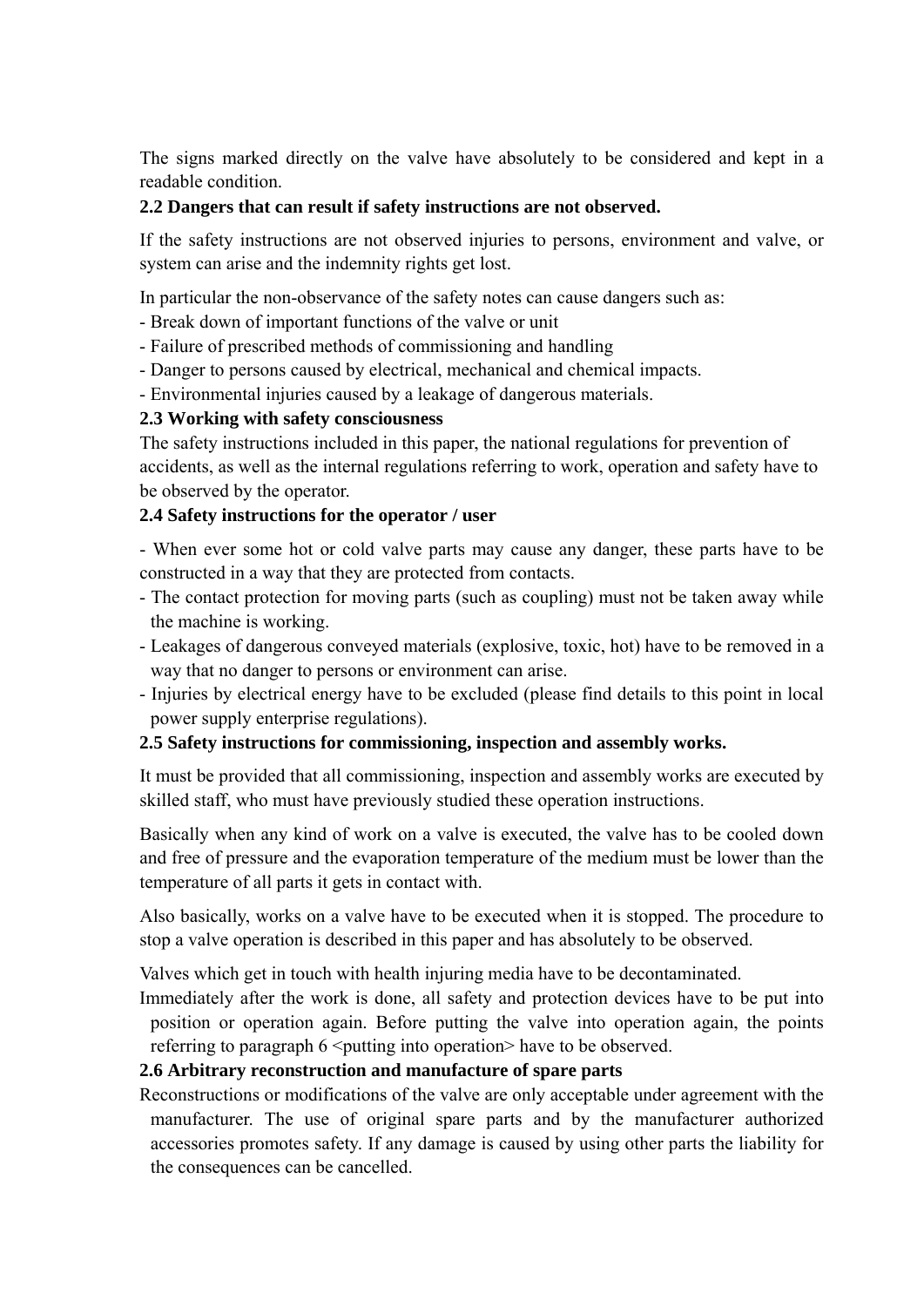#### **2.7 Inadmissible operation modes**

A safe operation is only guaranteed if the valve is used according to the determinations included in the "generalities" of this operation instruction. The limits included in the technical documentation must not be exceeded.

### **3. Transport and storage**

#### **3.1 Corrosion protection**

3.1.1 Carbon steel valves

Valves made out of unalloyed or low alloyed cast steel are painted with a hard sticking primer made of a 2-components colour based on epoxy resin paint. The minimum film thickness is 70 μm. The inner surfaces are free of paint and only coated with a temporary corrosion protection (e.g. oil). Machined flange facings are protected against outside influences with a strippable vanish.

3.1.2 Stainless steel valves

Valves made out of stainless steel will be delivered without coating. Stainless steel ball valves are supplied with a passivated treatment to ensure body is protected against the adhesion of ferritic particles.

#### **3.2 Transport**

The valves are delivered in a closed condition and its connecting holes are shut up by cover caps.

Valves will be supplied as ready for operation.

**ATTENTION!** During transportation and storage valve have to be closed. Connecting holes

have to be shut up by suitable means (cover caps, foils) in order to avoid any damage to the valve seats.

ATTENTION! Transport or lifting a valve by suitable equipment refer to the weight of the

valves.

Valves must not be lifted by the handle!

#### **3.3 Storage**

The storage has to be effected in a way that it can work perfectly even after a longer storage period.

For this purpose it is necessary

- To keep the valve closed (in order to protect the seat facings)
- To take measures against soiling (dust, sand, mortar, respectively building materials), frost and corrosion using plastic foils.

-Stainless steel and carbon steel valves should be stored separately, to protect the stainless steel against corrosion.

When storing valves with soft gaskets (of elastomer) the storage regulations for elastomer have to be observed: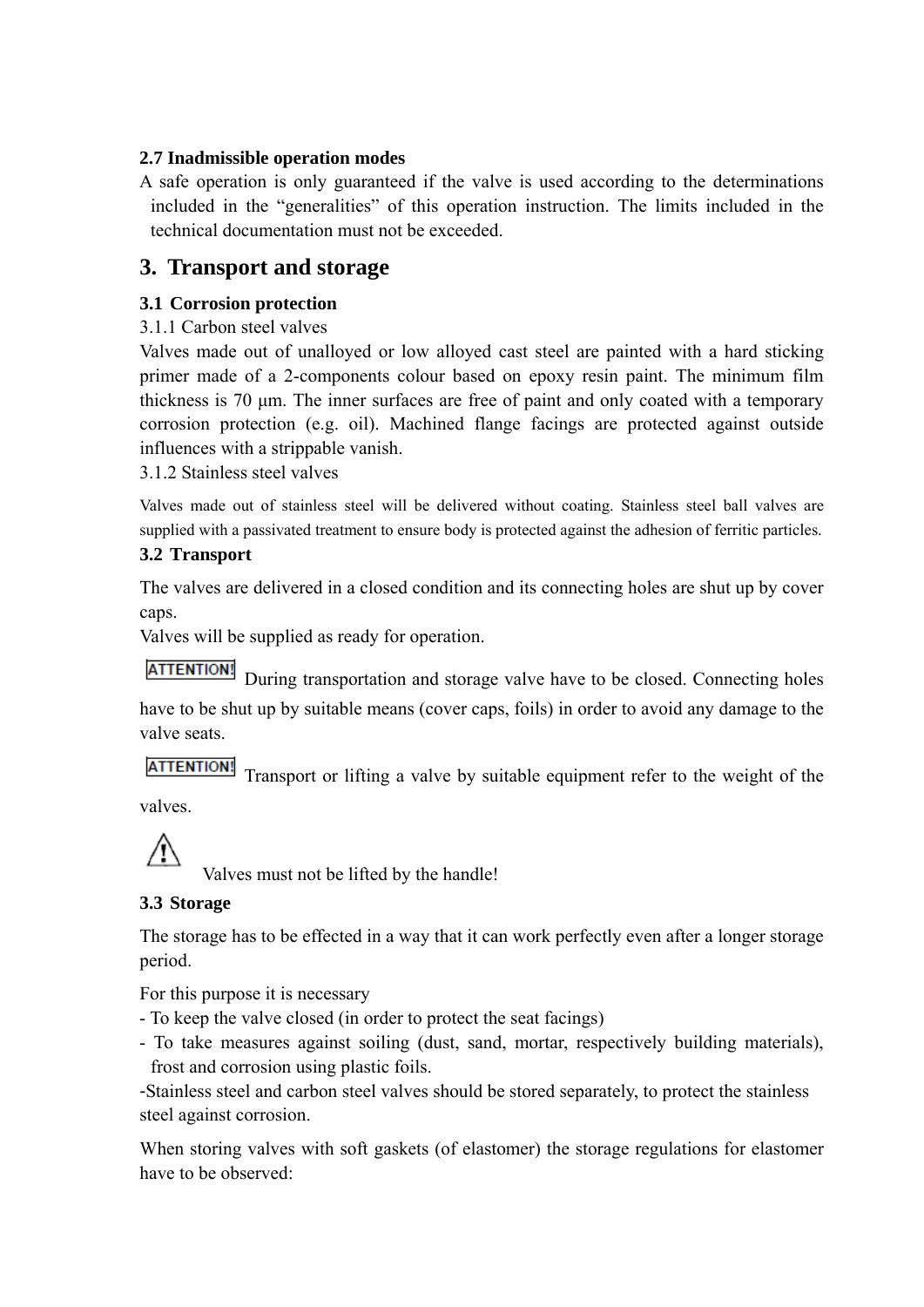- The store must be dry, free of dust and moderately ventilated. Store temperature should not go over 25°C.,
- stocks on hand have to be used up in order to avoid long storage periods,
- As already mentioned above, the valves have to be in "closed" position during the storage. However the soft closure elements should be shut with little power, in order to avoid a rush aging of the elastomer.

## **4. Description / documents**

#### **4.1 Structure and standards**

Split body, full bore, Anti-static structure, blow out proof stem, Flanges acc. to EN 1092-1(for ANSI valves acc. to ASME B16.5 ) Face to face acc. to EN 558-1(for ANSI valves acc. to ASME B16.5) Firesafe acc. to API 607 Test acc. to EN12266-1(for ANSI valves acc. to API 598 ) **4.2General view and parts list** 



| NO.              | Part         | <b>Material</b>                         |                                    |
|------------------|--------------|-----------------------------------------|------------------------------------|
| 1                | Adapter      | 1.4408                                  | 1.0619                             |
| $\mathbf{2}$     | <b>Bolts</b> | $A4-70$                                 | 1.7225                             |
| $\boldsymbol{4}$ | Body         | 1.4408                                  | 1.0619                             |
| 5                | Ball         | 1.4401                                  | 1.4301                             |
| 7                | Seat         | RPTFE / PTFE with fiberglass / VX1      | RPTFE / PTFE with fiberglass / VX1 |
| 17               | <b>Nut</b>   | 1.4401                                  | 45                                 |
| 18               | Lever        | 1.4308(DN≤100) / C45 Galvanization (DN> | $GGG40(DN \le 100) / C45$ (DN>100) |
| 19               | Gasket       | 1.4301                                  | 1.4301                             |
| 20               | <b>Bolts</b> | $A2-70$                                 | 35                                 |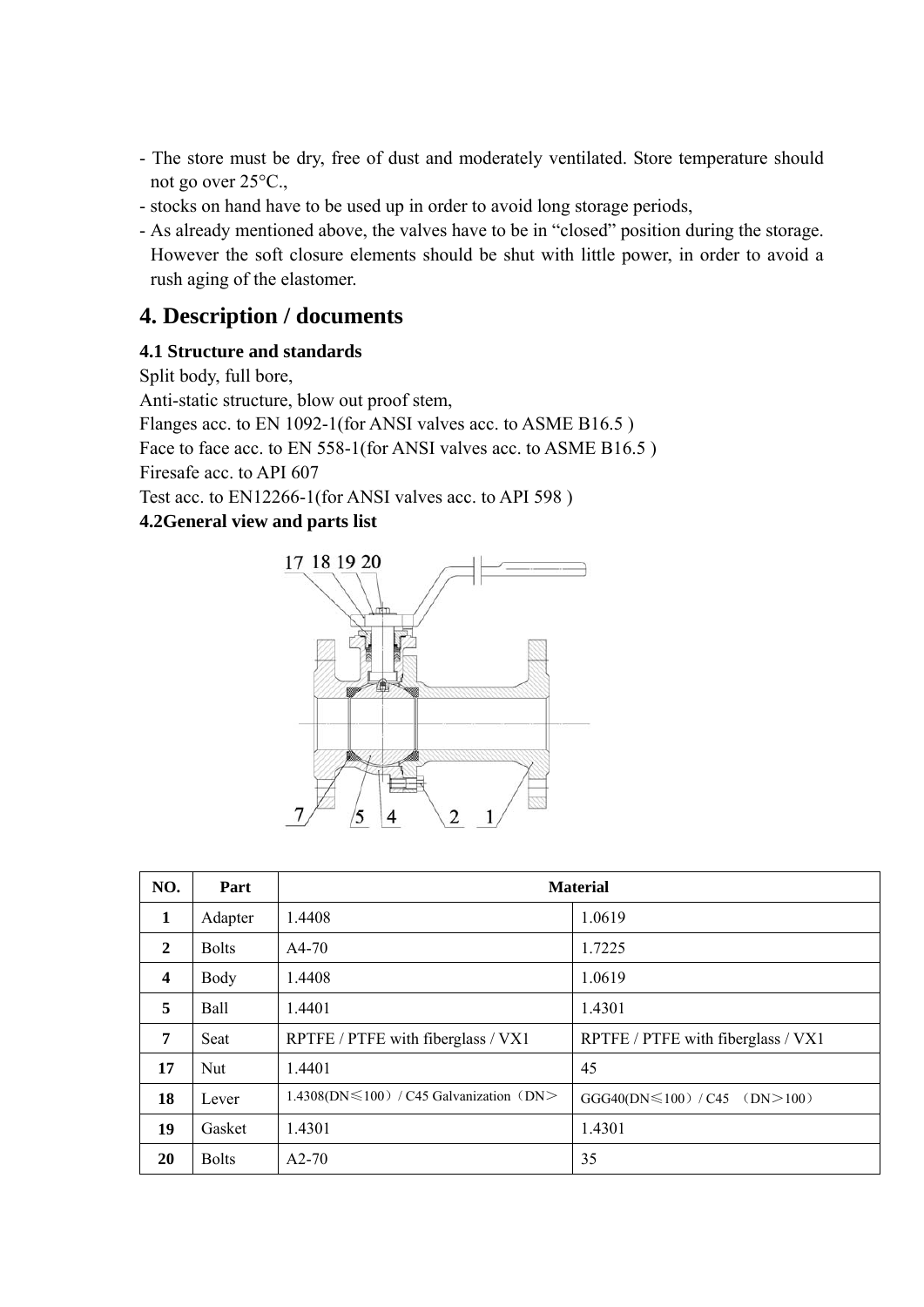#### **The stuffing box structure see the datasheet.**

#### **4.3Temperature**

4.3.1 Body material suitable for Temperature as follow:

 a. Carbon steel 1.0619: -29℃~+425℃ b. Carbon steel WCB:  $-29^{\circ}$ C $\sim$ +425 $^{\circ}$ C c. Stainless steel 1.4408: -196℃~+540℃(for flanged connection valves) +815℃(for carbon content≥0.04%) d. Stainless steel CF8M: -196℃~+540℃(for flanged connection valves) +815℃(for carbon content≥0.04%) 4.3.2 Gasket material suitable for Temperature as follows:

a. PTFE: -180℃~+200℃

 b. Flexible graphite: -200℃~+570℃ (Oxidizing medium) +800℃ (Non-oxidizing medium)

c. Metal sealing circle the same as 4.3.1

#### **4.4 Medium**

 $\sqrt{N}$ 

 For carbon steel valves: non-corrosive, such as water, steam, and oil. For stainless steel valves: can be corrosive,  $4.0 \leq P \leq 10.0$ 

The valves should be operated during the limits range refer to par. 4.3 and 4.4.

## **5. Installation**

#### **5.1 Generalities**

**ATTENTION!** 

The pipeline has to be installed in a way that injurious shearing and bending

forces during installation and activity are kept away from the valve bodies . This is to avoid leakiness and destruction of the body.

If possible, valve shall be mounted in such way to allow periodic inspections.

**ATTENTION!** Before installation the cover caps have to be removed from the connecting

holes.

The flange facings must be clean and undamaged.

The flange gaskets must be well centralized.

Only bolts and gaskets of admissible materials may be used.

For the flange connection all flange drill holes have to be used.

Once the installation is completed, valve must be operated for at least one opening and closing action to ensure perfect operation.

When varnishing the pipelines, no bolts and nuts, stems, stuffing boxes and accessories must be painted (function affects). During any construction work the valves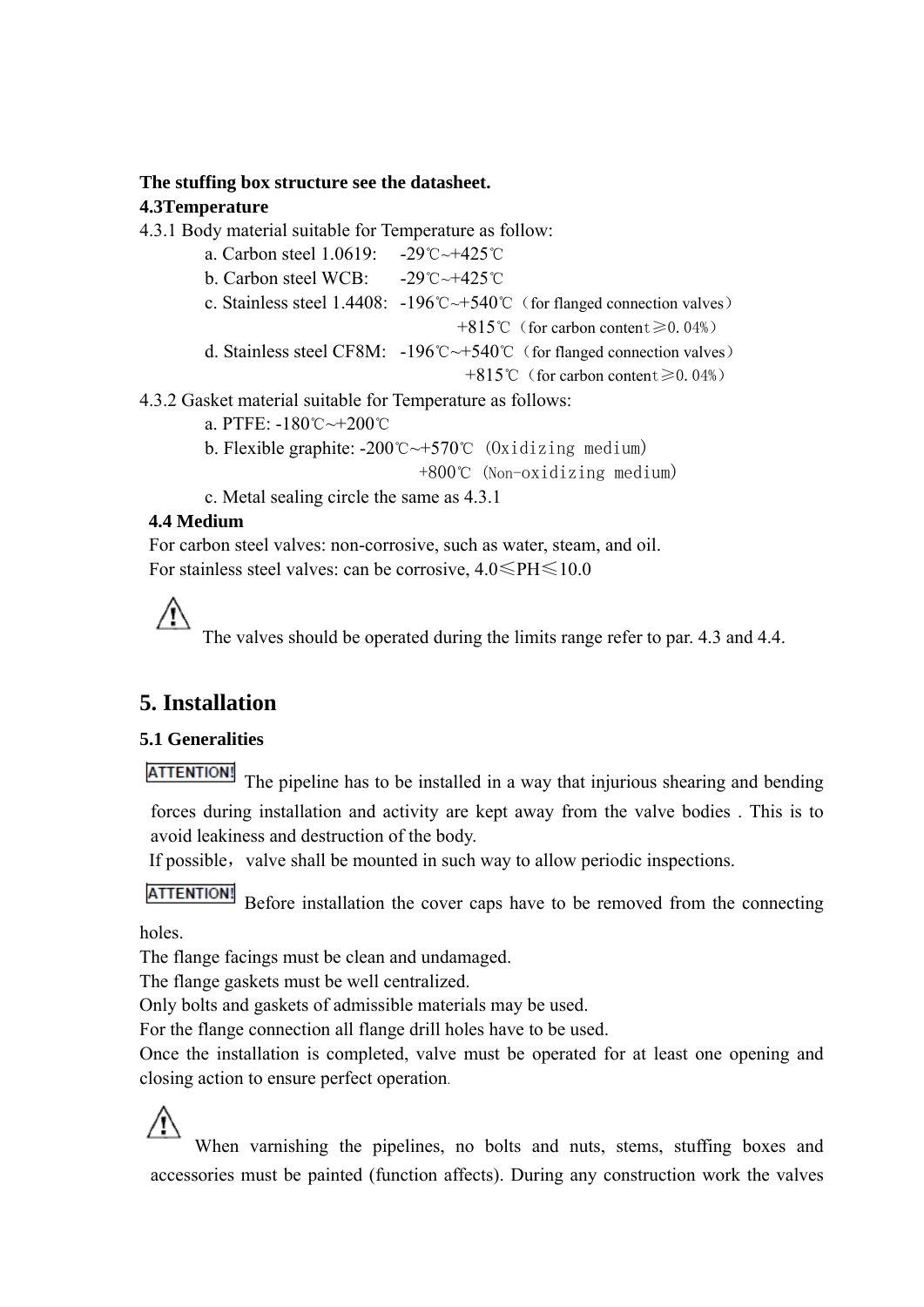have to be protected from dust, sand and any other construction material. (Please cover with suitable means).

Valve by-passes and all other adjacent parts must not be used as steps.

## Valves and pipe lines working in high temperatures ( $>50^{\circ}$ C) or low ( $\leq 0^{\circ}$ C) must be protect from touch by insulating. Alternatively the danger must be indicated by warning boards on the valve side.

#### **5.2 Installation position**

Ball valves can be installed with the stem in vertical or horizontal position or any other position., but preferably to be installed with the stem in vertical position. Valves are bidirectional, so fluid can run in both directions.

#### **5.3 Valves with motor**

 $/$ All electric devices such as adjusters, switch boxes, magnetic valves, end switches, etc., have to be installed in dry rooms and safe from overflow. Tension and frequency have to correspond to the data on the factory label.

## **6. Operation / putting into and out of operation**

#### **6.1 Operation/putting into operation**

#### 6.1.1 Generalities

Before putting the valve into operation its material, pressure and temperature data have to be compared with the operation terms of the pipe line.

ATTENTION! The line system of new plants and especially after repair works has to be

flushed in order to remove harmful solid matters, respectively bead of weld.

#### **6.2 Operation**

Looked at from above the valves can be closed or opened by turning the handle 90°. There is a limit nut which shall not be exceeded。

#### **ATTENTION!**

The use of any auxiliary lever to turn the handle is not admitted. Too big

forces could be injurious because their seat seals could be squeezed.

Generally, ball valves are applied in a way that they are either completely open or completely closed.

#### **6.3 Function check up**

The following functions have to be checked up:

The shutting function of the installed valve must be checked up opening and closing it several times.

The stuffing box packing efficiency has to be checked up before the first loading by full operation pressure and temperature. If necessary the stuffing box glands or nuts, have to be evenly tightened.

The sealing efficiency of the bolted bonnet connections with the flat seal must be examined after the first loading/warming up of the valve. (Maintenance-free valves too!) If necessary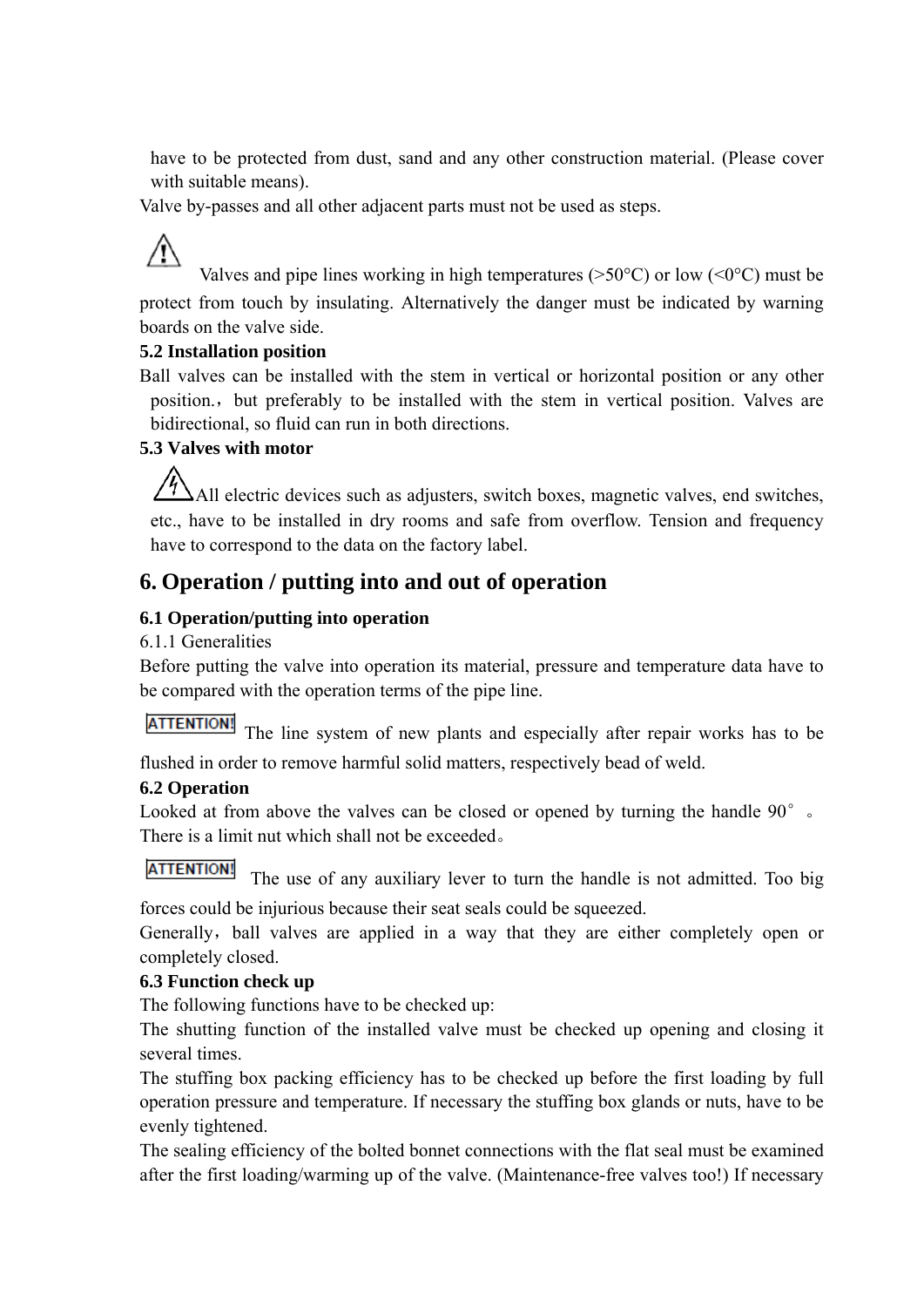the bolts connections have to be gently, crosswise and evenly tightened.

#### **6.4 Putting out of operation**

During longer standstill periods liquids whose form can change in concentration due to polymerization, crystallization, solidification or the like, have to be let out of the line system. If necessary the line system has to be rinsed by completely open valve.

## **7. Commissioning / maintenance**

#### **7.1 Safety notes**

During all commissioning and maintenance works on the valves the following safety notes as well as the general indications under paragraph 2 <safety> must be observed.

#### **ATTENTION!**

In any case, also in emergency, only suitable spare parts and tools have to be

used, otherwise a perfect function is not guaranteed.

#### **7.2 Valve disassembly**

Before dismounting from the pipe line or before commissioning and repair works are made directly on the valve, more precisely:

- before loosing the bolted bonnet

- before loosing the gland flange bolts,

- before loosing the stuffing box nut,

the valve has to be completely discharged from pressure and has to be cooled up until the evaporation temperature of the medium is lower than all the chambers getting in contact with it. Then any scald can be excluded.

 $\sqrt{1}$ 

Opening a valve under pressure is a lethal danger!

In case those toxic or easily inflammable mediums are conveyed, or mediums the residues of which in contact with humidity of the air can lead to corrosion damages, the valve has to be drained and flushed, respectively ventilated.

If necessary protecting clothes and protective masks have to be worn.

Due to the installation position the residual liquid possibly remained in the valve have to be drained off and correctly disposed.

Before a possible transportation, the valves have to be carefully emptied and flushed.

#### **7.3 Maintenance**

The valves are constructed in almost all of their parts maintenance-free. Materials for sliding parts are chosen which cause a very minimal wear. In order to improve operation safety and to minimize repair costs, all valves, specially those ones which are seldom put into operation or are hard to get to, should be regularly tested, that means, put into operation (OPEN – CLOSED) at least once or twice a year.

The operator is responsible to determine the convenient test and maintenance intervals depending on the application of the valve.

The durability of maintenance-free valves and can be extended if:

- the stem and stuffing chamber surfaces are kept clean and undamaged;

- the mobile parts, such as stems are greased (except oxygen valves) by using standard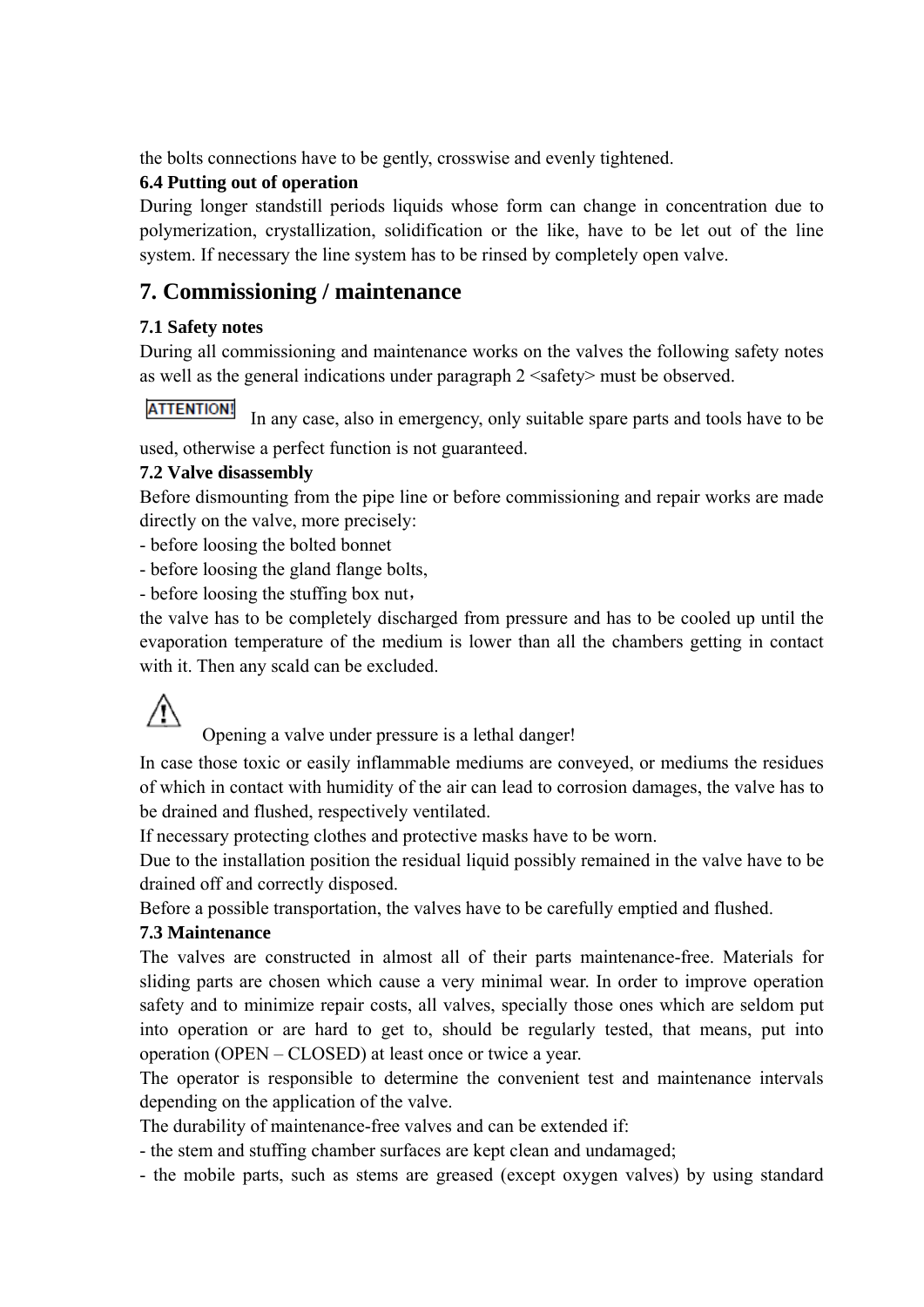lubricants;

- the stuffing box is punctually additionally packed or the packing is renewed;

- the gasket is punctually renewed;

The safety warnings in par. 2, 7,1 and in par. 8 must be observed.

## **8.Troubleshooting**

#### **8.1 Generalities**

All repair and maintenance works have to be done with suitable tools and original spare parts.

The safety notes in par.2 and 7 have to be observed.

| Description of trouble          | Probable cause                  | Solution                        |
|---------------------------------|---------------------------------|---------------------------------|
| Leakage of packing              | 1. Tightening of the packing    | 1.Retighten<br>the<br>of<br>nut |
|                                 | not enough.                     | packing evenly.                 |
|                                 | 2. Insufficiency of packing     | 2. Add some more pieces of      |
|                                 | rings.                          | packing.                        |
|                                 | 3. Failure of the packing       | 3. Replace the packing by       |
|                                 |                                 | new one.                        |
| Leakage<br>sealing<br>between   | 1. Dirt on the sealing surface. | 1. Clean the dirt               |
| surface                         | 2. Damage of sealing surface    | 2. repair the sealing surface   |
|                                 |                                 | of replace the disc and seat    |
|                                 |                                 | ring.                           |
| Leakage at the connection       | 1. Untightening of connecting   | 1. Tighten the bolts            |
| of body and bonnet              | of it.                          | uniformly.                      |
|                                 | 2. Damage of the sealing        | 2. Repair the sealing surface   |
|                                 | surface of the body-bonnet      | of the body-bonnet flange or    |
|                                 | flange or that of the bonnet    | the body-bonnet flange or       |
|                                 | and body of valve sealed by     | the of the bonnet and body      |
|                                 | pressure.                       | of valve sealed by pressure.    |
|                                 | 3. Failure of gasket or damage  | 3. Replace gasket or repair     |
|                                 | of metal sealing ring           | the metal sealing ring.         |
| Handle<br>can't<br>be<br>turned | 1. Over tighten the packing     | 1. Loose the nuts of packing    |
| flexibly or the ball can't be   | 2. Crookedness of gland         | properly.                       |
| open or close                   | 3. Damage of the stem nut or    | 2. Rectify the gland            |
|                                 | dirt on it.                     | 3. Revise the screw thread of   |
|                                 | 4. Wear or puncture of screw    | stem nut, and clean the dirt.   |
|                                 | thread of stem nut              | 4. Replace the stem nut.        |
|                                 | 5. Bend of stem                 | 5. Rectify or replace the stem  |
| Breakdown of electric           | See the instruction of electric | the<br>instruction<br>See<br>of |
|                                 | actuator                        | electric actuator               |

#### **8.2 Troubleshooting table**

For any further information please contact SUZHOU FLEU VALVE CO., LTD